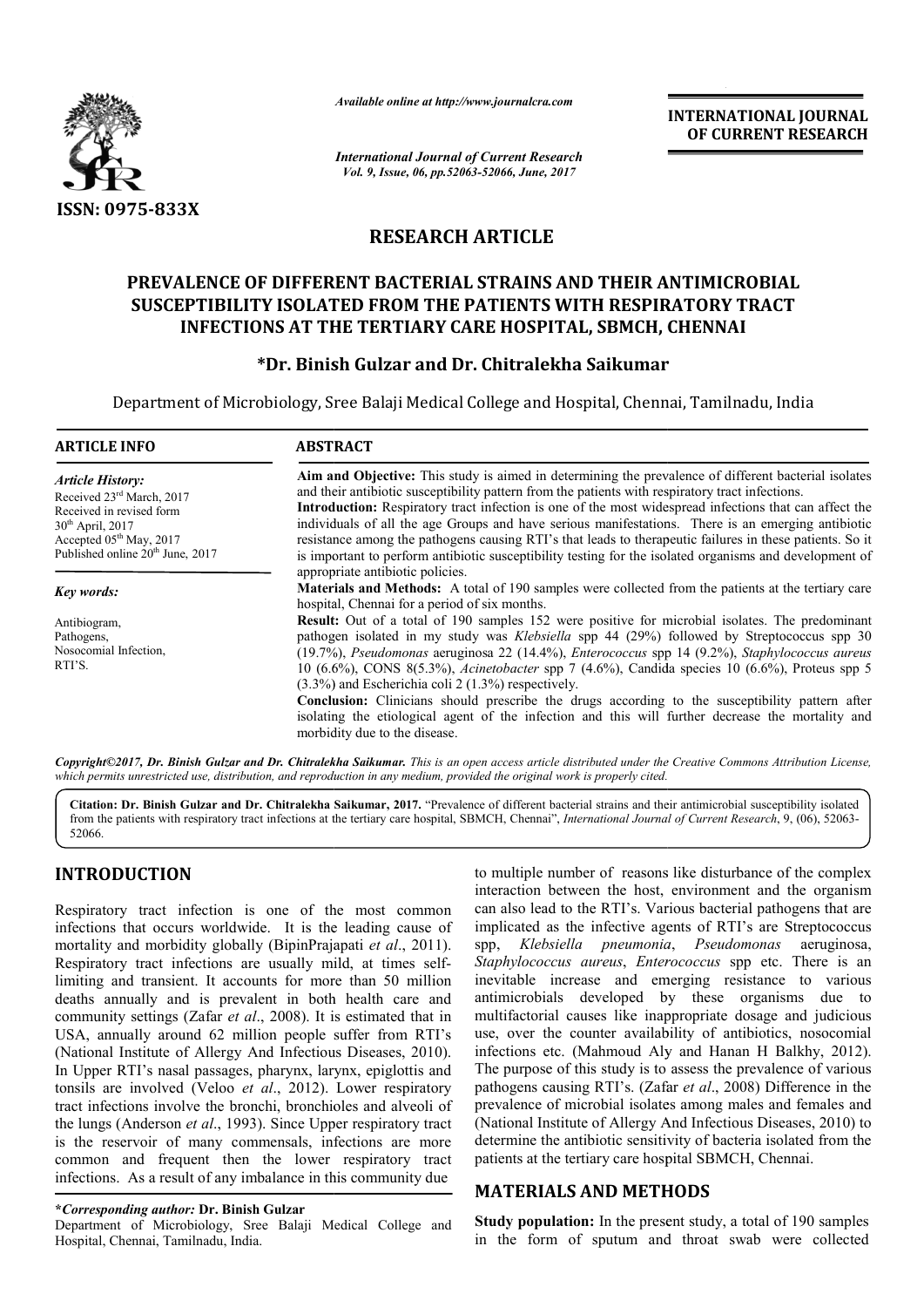aseptically from the patients with the clinical evidence of RTI's from both OPD and IPD for a period of 6 months from January 2016 to June 2016 at the tertiary care hospital SBMCH, Chennai.

#### **Specimen collection**

The samples were collected aseptically from 190 patients that constitute 160 sputum and 30 throat swabs respectively. Patients were instructed on collection of specimen aseptically. For the collection of sputum sample for microbiology culture and sensitivity the sampling technique involves the first morning sample, after proper mouth rinsing on empty stomach and before brushing the teeth. The sputum samples are collected in the sterile wide mouthed, well labelled containers with screw caps. Throat swabs are collected using sterile cotton swabs from the inner surface of the throat and finally the samples are transported immediately to the laboratory.

#### **Bacteriology**

The samples were inoculated on Nutrient agar, Mac-Conkey agar, Blood agar and Chocolate agar plates with a sterile wire loop. The inoculated plates were incubated at  $37\text{ °C}$  18- 24 hours and observed for the growth of bacterial colonies. The isolated bacteria were identified using morphological, microscopy and the conventional biochemical tests following the standard procedures (Sharma, 2008).

#### **Antimicrobial sensitivity test**

The Antimicrobial sensitivity of was done for the pathogenic strains with 10 antibacterial drugs using Kirby –Bauer disk diffusion method (Bauer *et al*., 1966). The commercially available antibiotic discs that were used for the study were Ampicillin (AMP) (10ug), Gentamycin (GEN) (10ug), Amikacin (AK) (30ug), Amoxicillin (AMX) (10ug), Ceftriaxone (CTX) (30ug), Ciprofloxacin (CIP) (05ug), Ofloxacin (OF) (5ug), Erythromycin (ER) (15ug), Cefotaxime (30ug), Cefuroxime (30ug), Clindamycin (CL)(10µg) and Cotrimoxazole (COT)(1.25+23.75µg) respectively. A lawn culture was done on MHA plates according to the0.5 McFarland's standards and inoculated plates are incubated at  $37^{\circ}$  C for 18-24 hrs. The antibiotic sensitivity was indicated by the inhibition zone sizes and the organisms were interpreted as sensitive and resistant by measuring the zones according to the CLSI guidelines.

### **RESULTS**

Among 190 specimen that were screened for different pathogens of RTI's 38 showed normal flora in culture and the other 152 samples that were positive for microbial isolates were analyzed. This consists of 160 (84.2%) from sputum and 30 (15.8%) from throat swab (Table 1). According to my study respiratory tract infections are more prevalent in male than females (Table 2).

**Table 1. Specimen for identification of respiratory pathogens**

| S.No. | Sample      | No. of samples | Growth observed in<br>percentage % |  |  |  |
|-------|-------------|----------------|------------------------------------|--|--|--|
|       | Sputum      | 160            | $122(76.2\%)$                      |  |  |  |
| ↑     | Throat swab | 30             | $30(100\%)$                        |  |  |  |
|       | Total       | 190            | 152 (80%)                          |  |  |  |

**Table 2. Distribution of RTI among male and female at the TCH**

| S.No. | sex    | Number   | $\%$  |
|-------|--------|----------|-------|
|       | Male   | 108      | 56.8% |
|       | Female | o٦<br>∍∠ | 10/   |

Organisms isolated in my study were *Klebsiella* spp 44 (29%), Streptococcus spp 30 (19.7%), *Pseudomonas* aeruginosa 22 (14.4%), *Enterococcus* spp 14 (9.2%), *Staphylococcus aureus* 10 (6.6%), CONS 8(5.3%), *Acinetobacter* spp 7 (4.6%), Candida species 10  $(6.6\%)$ , Proteus spp  $5(3.3\%)$  and Escherichia coli 2 (1.3%) respectively (Table 3, Figure 2). And antibiotic susceptibility pattern shows Klebsiella and *Pseudomonas* are sensitive to most of tested antibiotics and Coagulase negative *Staphylococcus aureus*, *Acinetobacter* sp, Escherichia coli and *Enterococcus* sp showing resistance to most of the antibiotics. This shows that due to irrational and inappropriate use of the antibiotics has resulted in emerging resistance among these micro-organisms (Table 5, Figure 3).

**Table 3. Organisms isolated from sputum and throat swab of patients with RTI's**

| S.No. | Causative organisms               | Number | Percentage % |
|-------|-----------------------------------|--------|--------------|
|       | Klebsiella species                | 44     | 29%          |
|       | Streptococcus species             | 30     | 19.7%        |
| 3     | Pseudomonas aeruginosa            | 22     | 14.4%        |
|       | <i>Enterococcus</i> species       | 14     | $9.2\%$      |
|       | Staphylococcus species            | 10     | $6.6\%$      |
| 6     | Coagulase negative staphylococcus | 8      | 5.3%         |
|       | Acinetobacter spp                 |        | $4.6\%$      |
| 8     | Candida spp                       | 10     | $6.6\%$      |
| 9     | Proteus spp                       |        | 3.3%         |
|       | Escheriichia coli                 |        | 1.3%         |

**Table 4. Percentage of GPC, GNB and Candida**

| S NO | ORGANISM                     | % OF PATHOGEN |
|------|------------------------------|---------------|
|      | <b>GRAM POSITIVE COCCI</b>   | 40.8%         |
|      | <b>GRAM NEGATIVE BACILLI</b> | 52.7%         |
|      | <b>CANDIDA SPECIES</b>       | $6.5\%$       |

Out of 152 positive cultured samples GPC constitutes 40.8%, GNB 52.7% and Candida spp 6.5% of the total isolates (Table 4).

So, RTI's is more common between 30 to 49years of age that is 39.4% of the reported cases in the study (Figure 2).



**Figure 1. Percentage distribution of different pathogens causing RTI's**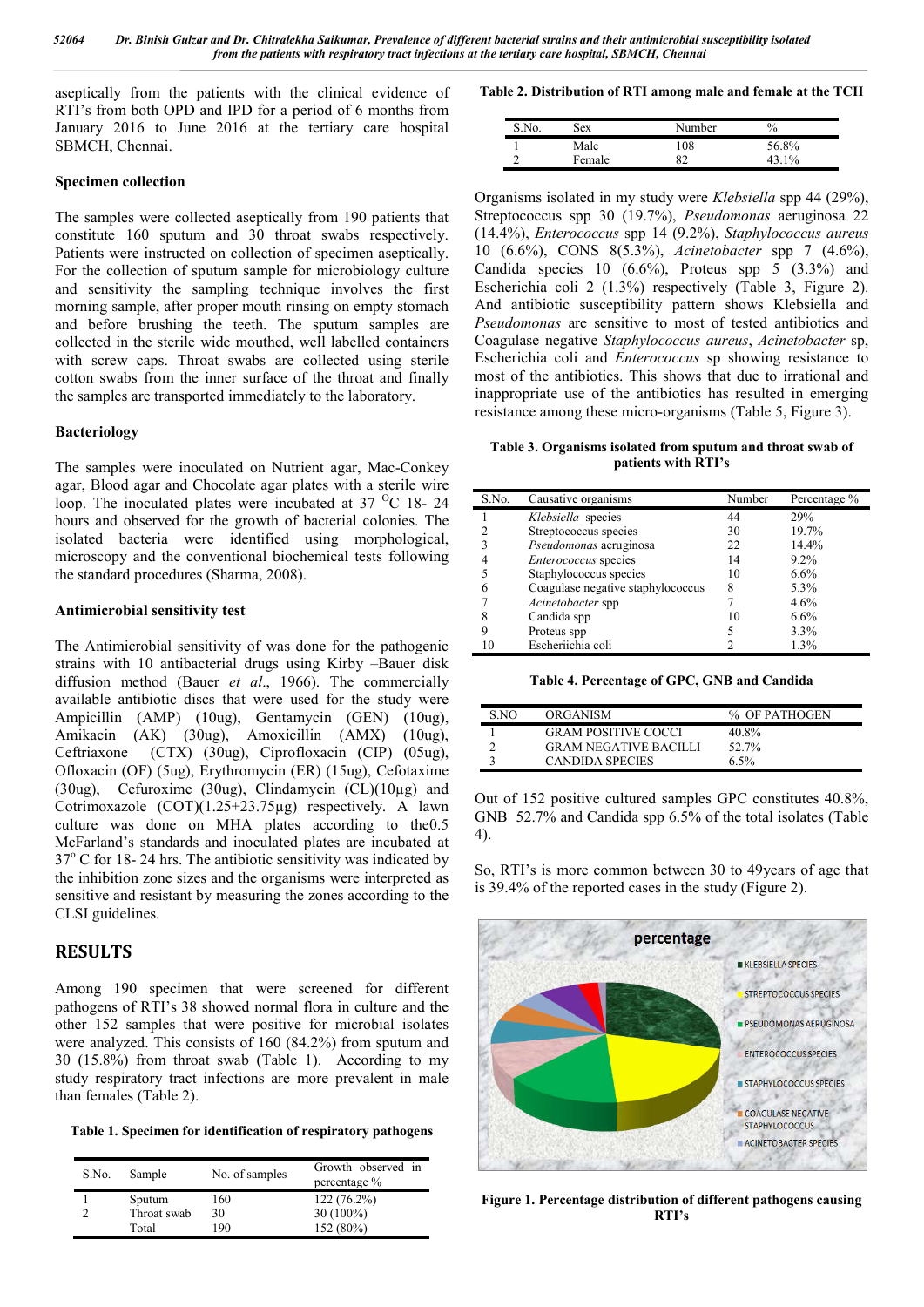

**Figure 2. Age distribution of prevalence of RTI's**

| Table 5. Susceptibility of the isolates to commonly used antibiotics |
|----------------------------------------------------------------------|
|----------------------------------------------------------------------|

| S.No. | Antibiotics   | klebsiella<br>spp<br>$N = 44$ | Streptococcus<br>spp<br>$N = 30$ | Pseudomonas<br>aeruginosa<br>$n = 22$ | Enterococcus<br>spp<br>$N=14$ | Staphylococcus<br>aureus<br>$N=10$ | Cons<br>$N=8$ | Acinetobacter<br>spp<br>$N=7$ | Proteus<br>spp<br>$N=5$ | E.coli<br>$n=2$ |
|-------|---------------|-------------------------------|----------------------------------|---------------------------------------|-------------------------------|------------------------------------|---------------|-------------------------------|-------------------------|-----------------|
|       | Amikacin      | 97.7%                         | 96.6%                            | 90.9%                                 | 78.5%                         | 90%                                | 62.5%         | 57%                           | 60%                     | 50%             |
|       | Ampicillin    | 72.7%                         | 96.6%                            | 81%                                   | 92.8%                         | 30%                                | 60%           | 42.8%                         | 40%                     | 50%             |
|       | Amoxicillin   | 75%                           | 86%                              | 86.3%                                 | 71.4%                         | 70%                                | 62.5%         | 14.2%                         | 60%                     | 50%             |
|       | Ceftriaxone   | 86.3%                         | 80%                              | 81.8%                                 | 64.2%                         | 80%                                | 62.2%         | 42.8%                         | 80%                     | 100%            |
|       | Ciprofloxacin | 81%                           | 96.6%                            | 90.9%                                 | 71.4%                         | 40%                                | 87.5%         | 42%                           | 60%                     | 50%             |
| 6     | Erythromycin  | 81.8%                         | 83.3%                            | 90.9%                                 | 85.7%                         | 60%                                | 87.5%         | 28.5%                         | 80%                     | $0\%$           |
|       | Cefotaxime    | 70.4%                         | 73.5%                            | 68.1%                                 | ND                            | 70%                                | 62.5%         | 57.1%                         | 40%                     | 100%            |
| 8     | Cefuroxime    | 59%                           | 66.6%                            | 72.7%                                 | ND                            | 40%                                | 75%           | 28%                           | 40%                     | 100%            |
|       | Ofloxacin     | 68.1%                         | 83.3%                            | 63.6%                                 | 64.2%                         | 90%                                | 62.5%         | 57.1%                         | 60%                     | $0\%$           |
| 10    | Gentamicin    | 90.9%                         | 93.3%                            | 90.9%                                 | 78.5%                         | 70%                                | 87.5%         | 25%                           | 80%                     | 50%             |
|       | Clindamycin   | 77.2%                         | 86.6%                            | 77.2%                                 | 50%                           | 80%                                | 37.5%         | 42.8%                         | 60%                     | 50%             |
| 12    | Cotrimoxazole | 79.5%                         | 80%                              | 86%                                   | 42%                           | 60%                                | 62.5%         | 71.4%                         | 80%                     | 50%             |
| 13    | Azithromycin  | 79.5%                         | 90%                              | 90%                                   | 92.8%                         | 80%                                | 75%           | 71%                           | 80%                     | 100%            |



**Figure 3. Antibiotic sensitivity pattern of the isolated organisms at the TCH**

### **DISCUSSION**

Out of total of 190 patients with RTI's the most common pathogen responsible is *Klebsiella* species followed by Streptococcus species, *Pseudomonas* spp, *Enterococcus* spp,

*Staphylococcus aureus*, CONS, *Acinetobacter* spp, Candida spp, Proteus spp and *E.coli* respectively. According to my study gram negative bacteria are more prevalent pathogens responsible for causing RTI's then Gram positive bacteria. But among Gram negative bacteria, *Klebsiella* spp is the